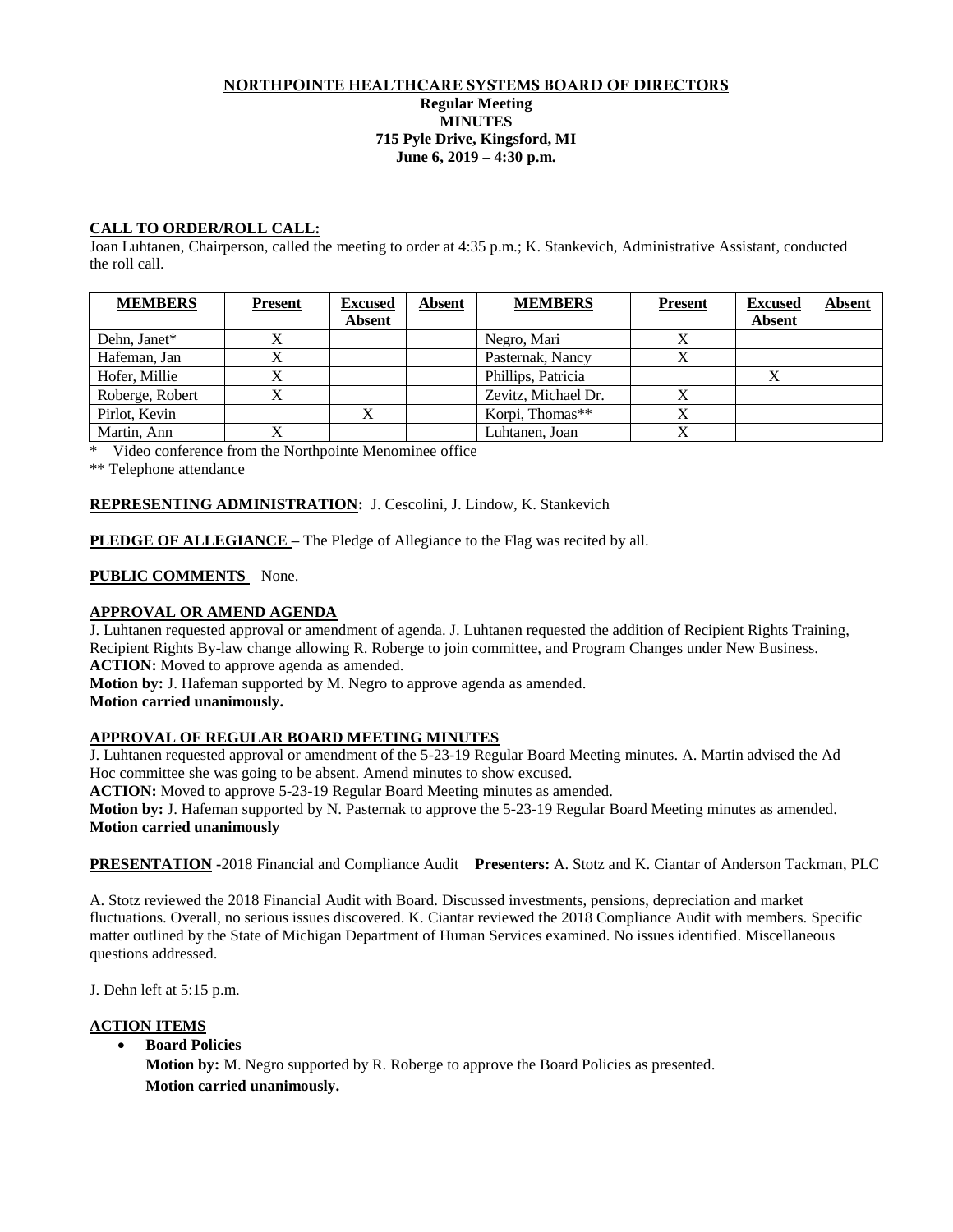# **Finance**

# **a) Financial Statement – April 2019**

**Motion by:** J. Hafeman supported by M. Hofer to approve Financial Statement – April 2019 **Motion carried unanimously.**

| # | Name of<br>Contract                                              | Contract<br>Type | Date of<br>Contract   | Old Rate             | <b>New Rate</b>                     | Change              |  |
|---|------------------------------------------------------------------|------------------|-----------------------|----------------------|-------------------------------------|---------------------|--|
|   | HIS. Inc.                                                        | Residential      | $5/1/19$ -<br>4/30/20 | \$224.80/per<br>diem | $\frac{1}{2}$ \$ 243.71/per<br>diem | \$18.91/per<br>diem |  |
|   | Increase of \$18.91 per diem for .27 direct care worker increase |                  |                       |                      |                                     |                     |  |

## **b) Contract Grid 5-23-19**

**Motion by:** M. Negro supported by J. Hafeman to approve Contract Grid 5-23-19 as presented. **Motion carried unanimously.** 

# **CEO Performance Appraisal Draft**

**Motion by:** M. Negro supported by R. Roberge to approve the CEO Performance Appraisal as presented. **Motion carried unanimously.**

**Financial Risk Management Plan**

**Motion by:** J. Hafeman supported by M. Hofer to approve the Financial Risk Management Plan as presented. **Motion carried unanimously.**

# **Cultural Competence Diversity Plan**

**Motion by:** M. Hofer supported by J. Hafeman to approve the Cultural Competence Diversity Plan as presented. **Motion carried unanimously.** 

## **HR Policies and Ad Hoc Revisions**

Miscellaneous questions addressed. Grammar corrections needed in Anti-Harassment and Employee Termination policies. More clarification of monies involved in Employee Recognition Gifts requested. Board would like to see separate line item on financial reports for monies used in this program.

**Motion by:** M. Negro supported by M. Hofer to approve HR policy revisions, with the removal of Employee Recognition and Gifts pending clarification, as presented.

**Motion carried unanimously.** 

## **NEW BUSINESS (Discussion only)**

- **Finance**
	- a) **Financial Statement – April 2019**

Miscellaneous questions addressed. Board wants Operating Program Supplies broken into smaller subsections to review what is included in this category. **Outcome:** Action Item at next meeting.

- b) **Contract Grid 6-6-19** *(Bellin Psychiatric Services, Hope Network)* Miscellaneous questions addressed. **Outcome:** Action Item at next meeting
- **Job Descriptions – Director of Acute Services and Director of Outpatient Services** Presented Director of Acute Services and Director of Outpatient Services job descriptions. Miscellaneous questions addressed.

**ACTION:** A motion made by M. Negro supported by J. Hafeman to move the Director of Acute Services and Director of Outpatient Services job descriptions to an action item at the present meeting.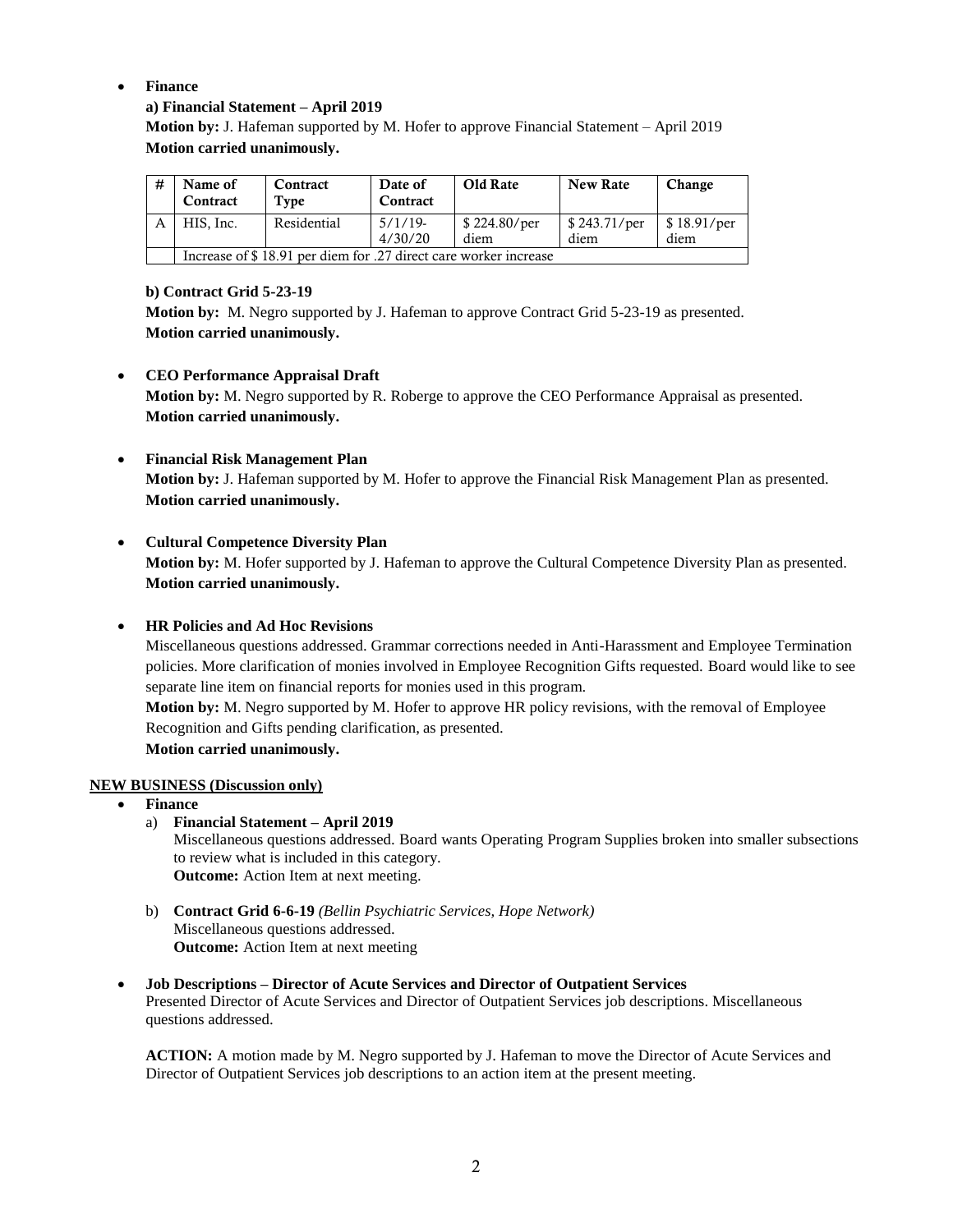K. Stankevich, Administrative Assistant conducted roll call.

| ROLL CALL VOTE | <b>YES</b> | NΟ |         | <b>YES</b> | NO. |
|----------------|------------|----|---------|------------|-----|
| Pasternak      |            |    | Negro   | X          |     |
| Hafeman        | X          |    | Martin  | X          |     |
| Hofer          | X          |    | Roberge | X          |     |
| Zevitz         | X          |    | Korpi   | X          |     |
| Luhtanen       | x          |    |         |            |     |
|                |            |    |         |            |     |

**Motion carried unanimously.** 

**ACTION:** A motion made by M. Negro supported by J. Hafeman to approve the job descriptions for Director of Acute Services and Director of Outpatient Services as presented. **Motion carried unanimously.** 

- **Written Plan for Professional Services** Discussed various services included in plan. Miscellaneous questions addressed. **Outcome:** Action Item at next meeting.
- **Ad Hoc Schedule**

Discussed dates available for next Ad Hoc meeting to review remaining HR Policies. **Outcome:** Ad Hoc will meet Monday, June 17 at 3:00 p.m.

#### **New Northpointe Signs**

Discussed warranty and material used for lowest sign bid. Miscellaneous questions addressed.

**ACTION:** A motion made by J. Hafeman supported by M. Negro to move approval of sign contract to an ACTION Item at present meeting.

K. Stankevich, Administrative Assistant conducted roll call.

| ROLL CALL VOTE | <b>YES</b> | NO. |         | YES | NO. |
|----------------|------------|-----|---------|-----|-----|
| Pasternak      | Х          |     | Negro   |     |     |
| Hafeman        | X          |     | Martin  | X   |     |
| Hofer          | X          |     | Roberge | X   |     |
| Zevitz         | X          |     | Korpi   | X   |     |
| Luhtanen       | x          |     |         |     |     |
|                |            |     |         |     |     |

**Motion carried unanimously.**

**ACTION:** A motion made by J. Hafeman supported by M. Negro to accept new signage bid for all Northpointe locations by X Cell Graphics & Signs for \$5,738.76. **Motion carried unanimously.** 

# **Concrete Replacement Boyington**

Discussed need to remove and replace concrete. Miscellaneous questions addressed. **ACTION:** A motion made by M. Negro supported by J. Hafeman to move approval of Boyington concrete replacement to an ACTION Item at present meeting.

K. Stankevich, Administrative Assistant conducted roll call.

| ROLL CALL VOTE | <b>YES</b>                  | NO. |         | YES | NO. |  |  |  |
|----------------|-----------------------------|-----|---------|-----|-----|--|--|--|
| Pasternak      | X                           |     | Negro   |     |     |  |  |  |
| Hafeman        | X                           |     | Martin  |     |     |  |  |  |
| Hofer          | X                           |     | Roberge | X   |     |  |  |  |
| Zevitz         | X                           |     | Korpi   | X   |     |  |  |  |
| Luhtanen       | X                           |     |         |     |     |  |  |  |
|                | Motion carried unanimously. |     |         |     |     |  |  |  |